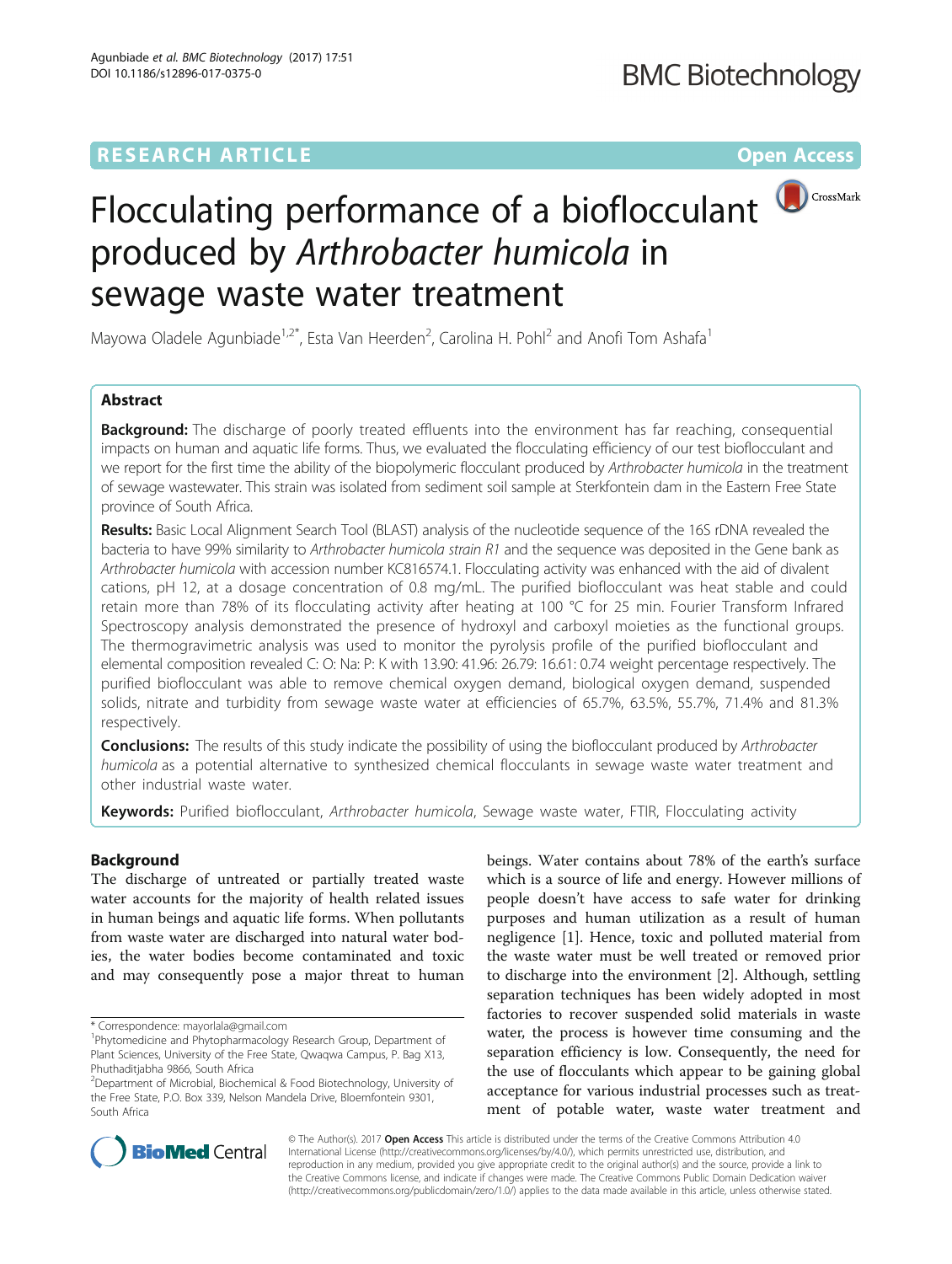downstream processes in fermentation industries has been well appreciated [[3\]](#page-7-0). A review of the literature shows that the use of inorganic and organic flocculants in various industrial and wastewater treatment processes is increasing [\[4](#page-7-0)–[7](#page-7-0)]. However, despite the fact that organic and inorganic synthetic flocculants are cost effective, they are non-biodegradable and have been implicated in health related issues. For instance, polyacrylamide that contain acrylamide monomers are neurotoxic and carcinogenic [\[8](#page-7-0)]. Also, aluminium, which is a major component of polyaluminium chloride is known to be a contributing factor in Alzheimer's syndrome. Based on the adverse health related issues attributed to the usage of chemically synthesized flocculants in the process of flocculation, there is need to employ microbial flocculants which are biodegradable and environmentally friendly that will serve as alternatives to chemical flocculants. Biodegradable bioflocculants have been isolated from different environments as natural byproducts of the growth of certain bacteria, fungi, algae and actinomycetes during their growth [\[9](#page-7-0), [10](#page-7-0)]. Bioflocculants enhance the formation and settlement of sludge treatment systems and have the potential to provide better applications in relevant industries and wastewater treatment [\[11](#page-7-0), [12\]](#page-7-0). Microbial flocculants with different functional properties, particularly those that are mainly polysaccharide, have been found to be useful as stabilizers, film forming agents, water retention agents, lubricants and friction reducers in many industries like textiles, adhesives, paper, paint, food, pharmaceuticals, cosmetics, detergents and in laundry products.

The genus *Arthrobacter*, found in the soil, is an obligate aerobic bacterium. This genus has found biotechnological importance in degrading organic pollutants such as phenols, chlorophenols, benzene, toluene, ethylbenzene, xylene and phenanthrene [\[13](#page-7-0), [14\]](#page-7-0). It has also been reported as a potential microbial flocculant in flocculation. In spite of the flocculating potentials of this genus, there is dearth of information on the specific bioflocculant produced by Arthrobacter humicola for sewage waste water treatment. Hence, this study optimized the culture conditions and evaluated the flocculating potential of Arthrobacter humicola in sewage waste water treatment.

### Methods

### Collection of sample and isolation of bioflocculantproducing microorganism

Soil sediment samples were collected aseptically from Sterkfontein dam in the Eastern Free State Province of South Africa and transported to the laboratory in a cooler box containing an ice pack. Exactly 20 grams of each sediment sample was air-dried at room temperature for two to three days, crushed, sieved through a 2 cm mesh and kept refrigerated (4 °C) until use. The cultivation of actinomycetes from the processed sediment samples was done as previously described [[15](#page-7-0)]. This involved the use of Yeast Malt Extract agar (YMA) (4 g/L yeast extract, 10 g/L malt extract, 4 g/L glucose, 16 g/L bacteriological agar) supplemented with 50 mg/L cyclohexamide and 20 mg/L nalidixic acid to inhibit the growth of bacteria and fungi species respectively. Subsequently, an aliquot (100 μL) of the sediment sample suspension was spread over the cultivation medium and incubated at 28 °C for two weeks. Typical colonies were purified by streaking on fresh YMA plates.

# Screening and culturing of bioflocculant-producing actinomycetes

The adapted protocol of Xia et al. [\[16\]](#page-7-0) was used to screen the ten isolated actinomycete strains for bioflocculant production. The isolates were inoculated into 250 mL Erlenmeyer flask containing 50 mL of screening medium [20 g/L glucose, 0.5 g/L urea, 0.5 g/L yeast extract, 0.2 g/L  $(NH_4)_2SO_4$ , 0.1 g/L NaCl, 0.2 g/L MgSO<sub>4</sub>.7H<sub>2</sub>O, 5 g/L K<sub>2</sub>HPO<sub>4</sub>, 2 g/L KH<sub>2</sub>PO<sub>4</sub>] and incubated (30 °C, 160 rpm) on a rotary shaker for 48 h. This pre-culture was then used as the standard inoculum for subsequent experiments. Erlenmeyer flasks (250 mL) containing 50 mL production medium (10 g/L glucose, 1 g/L yeast extract, 0.3 g/L  $MgSO<sub>4</sub>$ .7H<sub>2</sub>O, 5 g K<sub>2</sub>HPO<sub>4</sub>, 2 g/L KH<sub>2</sub>PO<sub>4</sub> was inoculated with 100 μL of the pre-culture suspension and further incubated (25 °C, 130 rpm) in a rotary shaker for 48 h. After incubation, cell free culture supernatants were obtained by centrifugation and used to determine bioflocculant activity against kaolin clay suspension.

#### Determination of flocculating activity

Flocculating activity was determined using the protocol of Kurane et al. [\[17](#page-7-0)]. A volume of 100 mL of kaolin clay suspension  $(4 \text{ g/L})$  was added to 2 mL of the supernatant and 3 mL of calcium chloride (1% w/v) in 250 mL conical flasks. The mixture was shaken thoroughly for 30 s and gently poured into 100 mL measuring cylinder and allowed to stand for 5 min. Following this, the optical density (OD) of the clarifying solution was measured using a spectrophotometer (UV/Visible Biowave II and Biowave  $II^+$  England) at 550 nm. The control experiment was conducted in the same way, but cell free supernatant was replaced with 2 mL of the production medium. The flocculating activity (FA) was calculated using the equation;

$$
FA(\%) = \frac{B-A}{B} \times 100
$$

Where: A and B are the respective absorbance of the sample and control experiment at 550 nm.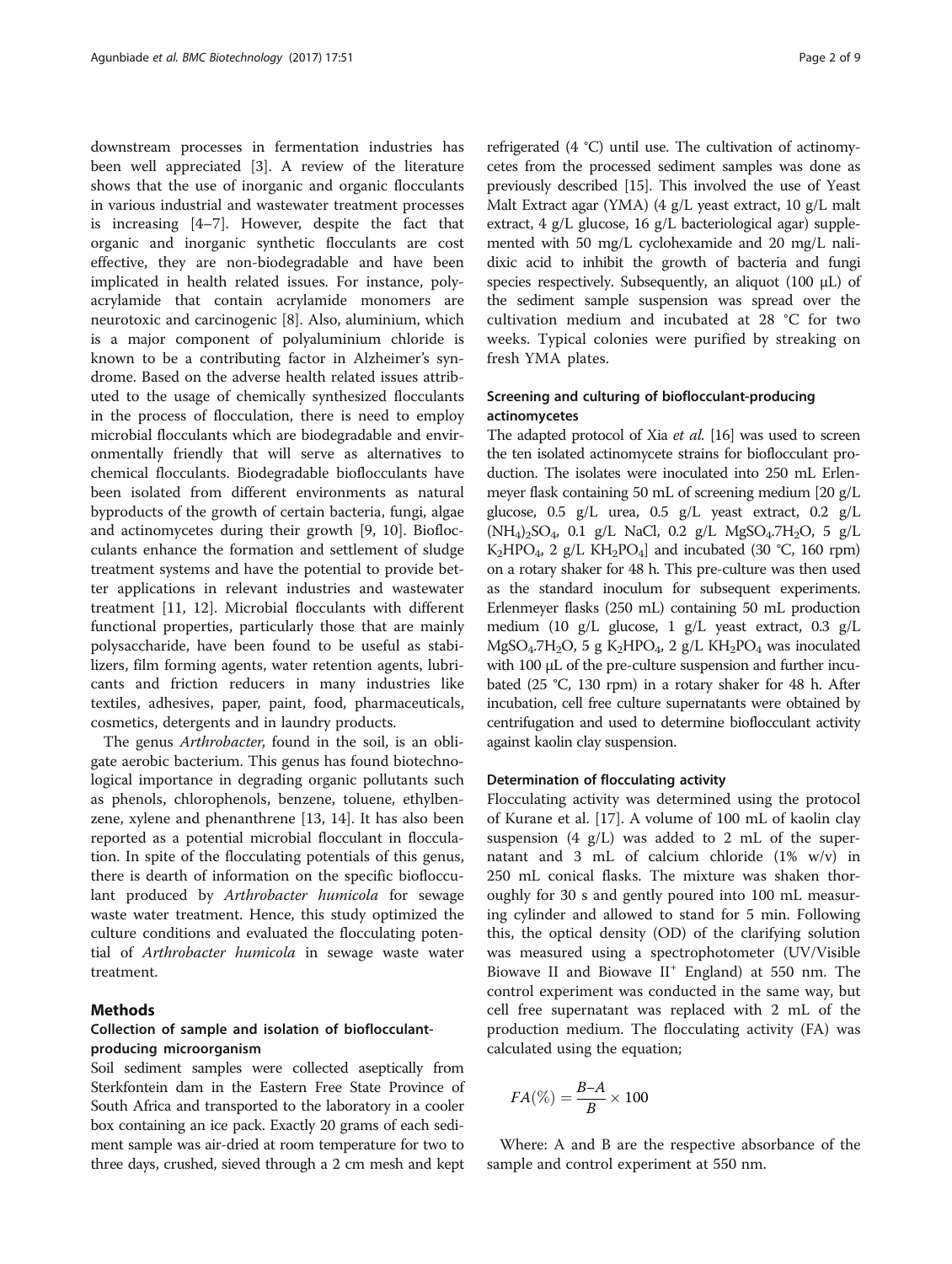The strain that displayed the highest flocculating activity was selected for further investigation.

#### Identification of organism DNA extraction

The genomic DNA of the strain was extracted using a ZR fungal/bacteria DNA preparation kit according to the manufacturer's instructions.

#### Amplification of 16S rRNA gene

The 16S rRNA gene was amplified using universal primers 27f:  $(5^1$  - GAGTTTGATCCTGGCTCAG -  $3^1)$ 1492 $r: (5^1 - GGTTACCTTGTTACGACT - 3^1)$  Lane [[15](#page-7-0)]. PCR amplification was carried out in 20 μL reaction volume containing 10 μL of Econo PCR master mix, 1 mM of each primer, 1 μL of template DNA. Subsequently, 8 μL sterile distilled PCR grade water was added to a final volume of 20 μL. The PCR program used was an initial denaturation (94 °C for 5 min), 45 cycles of denaturation (94 °C for 30 s), annealing (55 °C for 30 s), extension (72 °C for 1 min, 30 s) and final extension for (72 °C for 10 min).

#### Analysis of the PCR products

The PCR product was electrophoresed on 1% agarose gel in 1 x Tris Borate Ethylenediaminetetraacetic acid (EDTA) buffer stained with gel red and was visualized under UV transilluminator to confirm that a fragment of the correct size had been amplified. Automated sequencing of 16S rRNA genes of the organism was done using the AB 35100 x L genetic analyzer (Thermo Fisher Scientific, USA). Sequencing reaction was performed according to the manufacturer's protocol using Big Dye version 3.1 dye terminator cycle sequencing kit (Applied Biosystems) with 27f and 1492r primers. The sequence was aligned in the Gene bank database using Basic Local Alignment Search Tool (BLASTN) program at the National Centre for Biotechnology Information (NCBI) and percent homology score was obtained to identify the organism.

#### Extraction and purification of bioflocculant

Adopting the modified methods of Chen et al. [[18\]](#page-7-0) and Piyo et al. [[19](#page-7-0)], the purification of the extracted bioflocculant was performed. Briefly, after 72 h of fermentation, the culture broth was centrifuged (8000 rpm, 30 min) to remove bacteria cells. One volume of sterile distilled water was added to the supernatant and centrifuged at 8000 rpm for 15 min to remove insoluble substances. Two volumes of ethanol were later added to the supernatant, stirred and left to stand for 12 h at 4 °C. The precipitate obtained was vacuum-dried to obtain crude bioflocculant. The crude product was then dissolved in water to yield a solution, to which one volume of

chloroform: n-butyl alcohol (5:2 v/v) was added. The mixture was stirred, poured into a separating funnel and allowed to stand for 12 h at room temperature. Finally, the supernatant was discarded and two volumes of ethanol were added to recover the precipitate and then lyophilized to obtain a purified bioflocculant.

#### Jar test determination of bioflocculant dosage

Different concentrations (0.1 to 1.0 mg/mL) of the purified bioflocculant were prepared and their flocculating activities measured against 4 g/L kaolin clay suspension. Exactly 3.0 mL of 1% (w/v)  $CaCl<sub>2</sub>$  was added to the different concentrations of the purified bioflocculant and mixed with 100 mL of kaolin clay suspension in 500 mL beakers. The solution was rapidly mixed at 160 rpm for 2 min, followed by gradual flocculation at 40 rpm for 2 min and sedimentation for 5 min. After sedimentation, 2 mL was gently withdrawn from the upper clarifying phase in order to measure the flocculating activity [[20\]](#page-7-0). The concentration dosage that gave the best flocculating activity was used for subsequent experiment.

#### Effect of cations on flocculating activity

The effect of different cations on bioflocculant production was assessed by replacing  $CaCl<sub>2</sub>$  in the production medium with Na<sup>+</sup>, K<sup>+</sup>, Mg<sup>2+</sup>, Mn<sup>2+</sup> Al<sup>3+</sup> and Fe<sup>3+</sup> using the method of Kurane et al. [\[17](#page-7-0)].

#### Effect of pH on flocculating activity

The effect of pH on flocculating activity of bioflocculant produced was assessed by adjusting the pH of the production medium using 0.1 M HCl and 0.1 M NaOH at the pH range of 3-12. [[10\]](#page-7-0).

#### Effect of temperature on flocculating activity

Heat stability was evaluated by incubating the bioflocculant solutions in water bath at a temperature range of 50, 60, 70, 80, 90 and 100 °C for 25 min. Afterwards, the residual flocculating activity was determined using the protocol of Gong et al. [\[21\]](#page-7-0).

#### Fourier transform infrared spectroscopy (FTIR) analysis

The purified bioflocculant was subjected to FTIR analysis using FTIR Spectrophotometer Attenuated Total Reflectance (FTIR-ATR) (Perkin Elmer Spectrum 100, USA). Exactly 5 mg of the dried bioflocculant was pulverized with potassium bromide and forced into bits for FTIR spectral measurement in the frequency range of 4000–650 cm<sup>-1</sup>.

#### Thermo-Gravimetric Analysis (TGA) and SEM analysis

The pyrolysis profile of the purified bioflocculant was monitored with a Simultaneous Thermal Analyser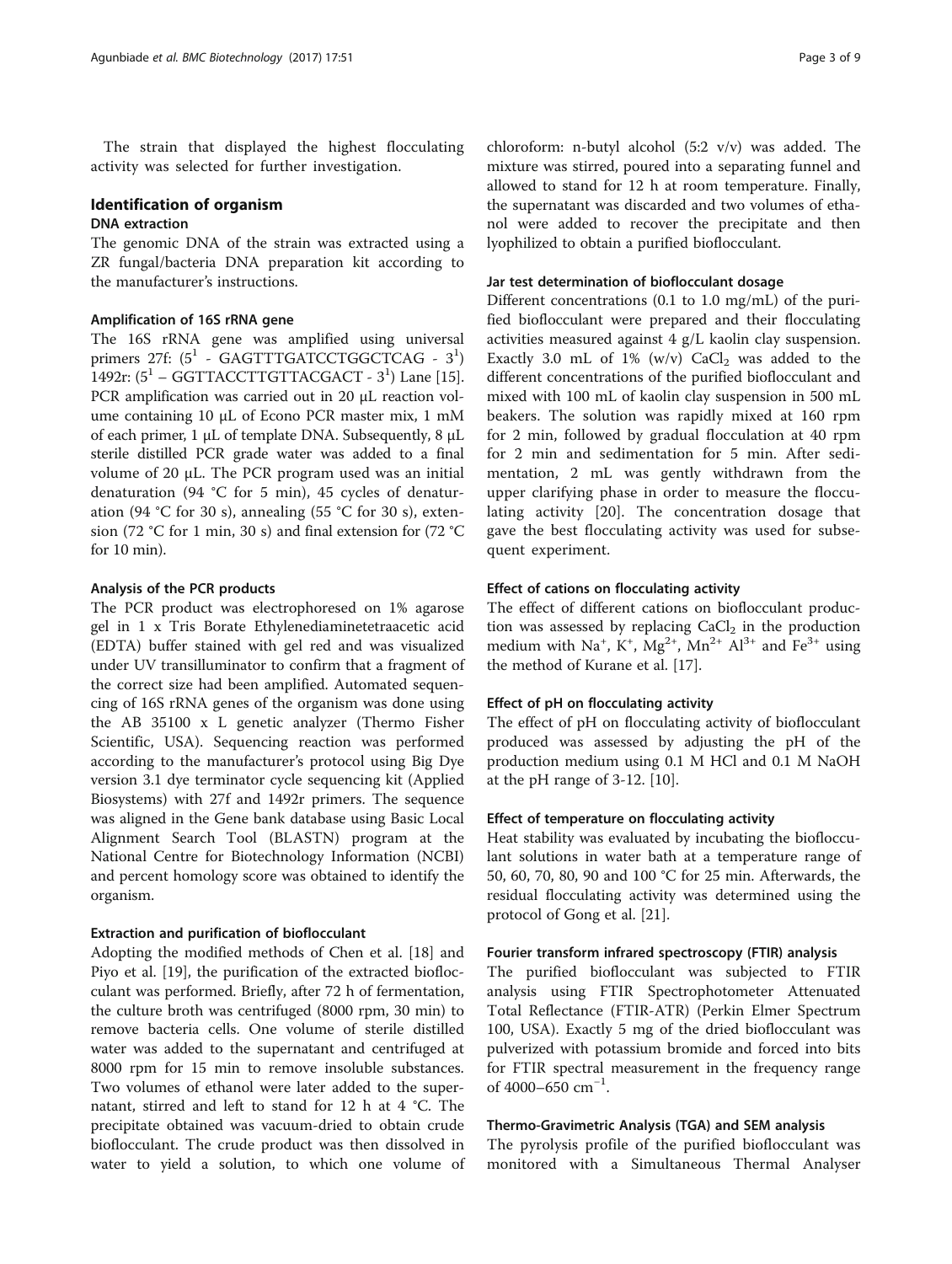(Perkin Elmer STA 6000 Germany, USA). The surface morphology structure of the purified bioflocculant was examined using Scanning Electron Microscopy (SEM) (JEOL-JSM-6390LV, Japan).

#### Chemical composition of the bioflocculant

The total sugar content was determined by phenolsulphuric acid method using glucose as standard [\[22](#page-7-0)]. The protein content of the purified bioflocculant was determined by the Lowry method with serum albumin (BSA) used as the standard [[23\]](#page-7-0).

# Lab-scale studies of bioflocculant produced by Arthrobacter humicola in sewage waste water treatment

The sewage waste water collected from the waste water treatment plant, Phuthaditjabha, Eastern Free State Province, South Africa, was used to validate the flocculating efficiency of the test bioflocculant. Different physiological parameters like pH, suspended solids, biological oxygen demand BOD, turbidity, COD and nitrate of the water sample were measured before and after treatment. Optimum dose of 0.8 mg/mL of the purified bioflocculant and 3 mL of  $1\%$  CaCl<sub>2</sub> were added into 100 mL of sewage waste water. The contents were agitated at 160 rpm for 2 min using jar test and the speed was later reduced to 40 rpm for 2 min to facilitate floc formation. The treated samples were left to settle for 5 min and the supernatant was used for further physiological analyses. This procedure was conducted in triplicates. The turbidity, suspended solids, COD and nitrate were measured using spectrophotometer DR 3800 and turbidimiter (HACH, USA). The removal efficiencies were thereafter calculated as:

$$
RE = \left[\frac{A_o - A}{A_o}\right] \times 100
$$

Where Ao and A are the initial and final values obtained before and after treatment respectively.

To assay for the BOD, 25 mL of raw and 50 mL of treated waste water samples were added into BOD bottle and the bottles were filled up with BOD buffer  $(2.25\% \text{ MgSO}_4.7H_2O, 2.75\% \text{ CaCl}_2, 0.025\% \text{ FeCl}_3.6H_2O)$ and phosphate buffer solution). The BOD buffer was used as the initial working solution. The bottles were incubated at 20 °C for 5 days. The initial and final dissolved oxygen (DO) were measured after 15 min and 5 days respectively using a HI5421 BOD Meter (Hanna, USA). The BOD and the percentage BOD removal efficiency were subsequently estimated using the equations:

$$
BOD = \frac{D_1 - D_2}{P}
$$

 $D_1$  = DO in diluted specimen after preparation

 $D_2$  = DO after 5 days P = decimal fraction of specimen used

$$
RE(\%) = \frac{B_1 - B_2}{B_1} \times 100
$$

 $B_1$  = Untreated sample  $B_2$  = Treated sample

# Statistical analysis

Results were expressed as mean value ± standard deviation of three replicates and were subjected to one way analysis of variance (ANOVA) followed by Duncan multiple range tests to determine significant differences in all the parameters using SPSS version 16.0. Values were considered statistically significant at  $p < 0.05$ .

#### Results and discussion

### Molecular identification of bioflocculant producing organism

Ten actinobacteria strains were isolated from soil sediment of Sterkfontein dam and were assessed for flocculating efficiency. Strain SFD 07 which demonstrated highest flocculating efficiency of 85% against kaolin clay suspension was selected for further experiment. The 16S rDNA PCR yielded a product of expected size (approximately 1.5 kb). Basic Local Alignment Search Tool (BLAST) analysis of the nucleotide sequence of the 16S rDNA revealed the bacteria to have 99% similarity to Arthrobacter humicola strain R1 and the sequence was deposited in the Gene bank as Arthrobacter humicola with accession number KC816574.1.

#### Effect of bioflocculant dosage on flocculation

The data obtained with respect to the flocculating efficiency over the dosage range of 0.1 to 1.0 mg/mL of the purified bioflocculant is shown in Fig. [1.](#page-4-0) The flocculating efficiency was a bit weaker at lower concentrations  $(0.1-0.7 \text{ mg/mL})$ . It is however noteworthy that the maximum flocculating efficiency (89%) was observed at 0.8 mg/mL dose and this was choose as the best (optimal) concentration for the successive assays. Further increase in bioflocculant dosage resulted in a decline in flocculating activity. Insufficient dosage of bioflocculant will hinder or affect bridging mechanism formation of flocs and over dosage will result into high viscosity formation which will inhibit sedimentation of suspended particles by restabilising the kaolin particles. Hence, establishing the optimum bioflocculant dosage is an important parameter in flocculation. Our assertion in this study on the effect of dosage on flocculation is not only significant but also agrees with the report of Ugbenyen and Okoh [\[24\]](#page-7-0), where the bioflocculant produced by the consortium of *Cobetia* spp and *Bacillus* sp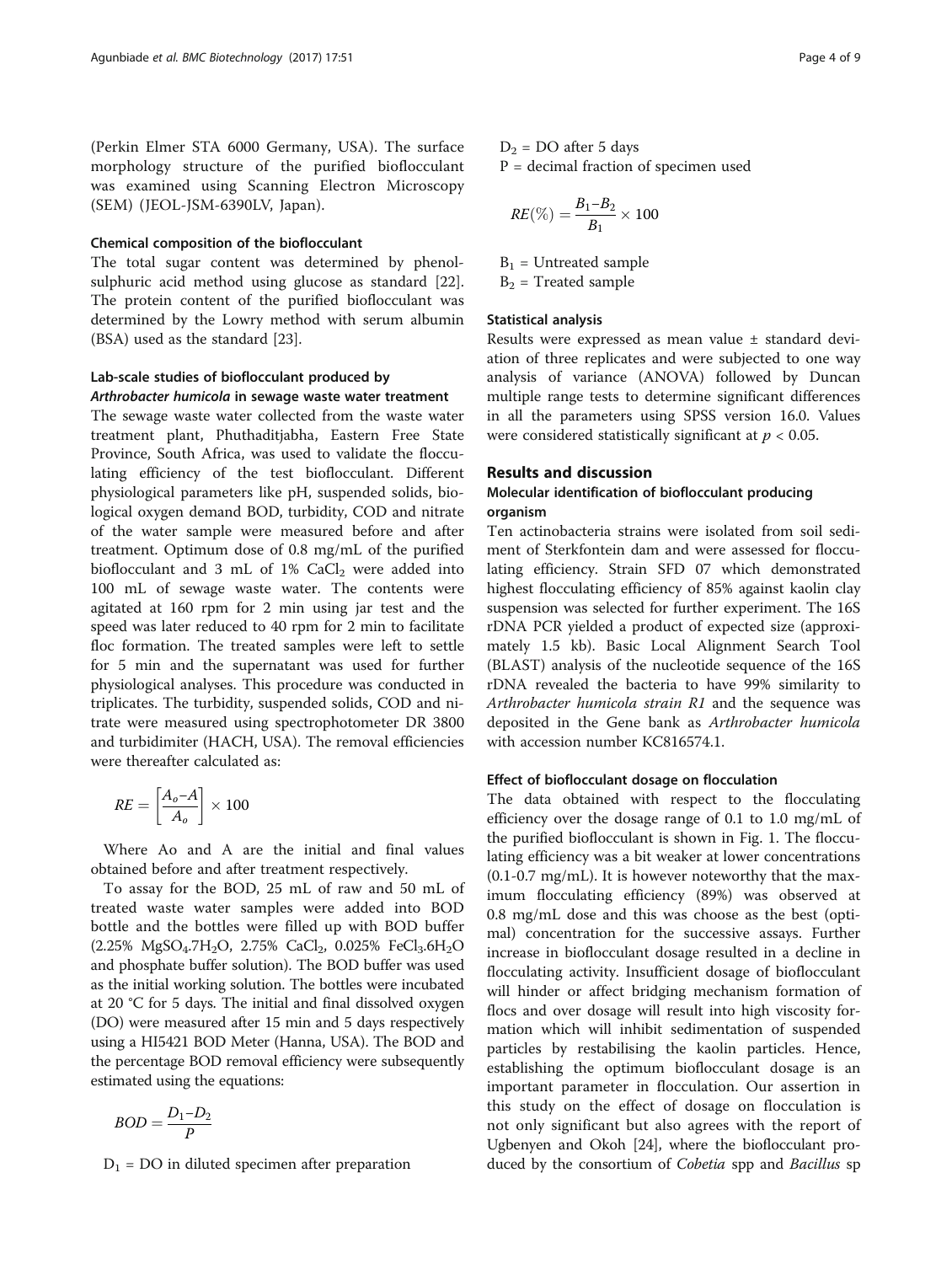<span id="page-4-0"></span>

attained its optimum flocculating activity of 90% at concentration dosage of 0.8 mg/mL. In contrast to the present study, the bioflocculant produced by C. daeguense was more than 90% in the range of 0.3-8.2 mg/L and the maximum value achieved 96.9% at bioflocculant dosage of 1.2 mg/L at optimal pH 5.6 and temperature of 15 °C [\[25\]](#page-7-0).

# Effects of cations on bioflocculant production

The effect of metal ion on purified bioflocculant is shown in Table 1. Cation had played an important function in flocculation by neutralizing and stabilizing the negative charges of both functional groups of kaolin clay suspension and bioflocculant [[26\]](#page-8-0). The results of this study demonstrated that all the cations tested stimulated the flocculating activity of the bioflocculant produced against kaolin clay suspension with the exception of monovalent cations. Interestingly, the highest flocculating activity was observed with divalent cations ( $Ca^{2+}$  and  $Mg^{2+}$ ) which agrees with the report of Kumar et al. [\[27\]](#page-8-0) where flocculating efficiency of bioflocculant produced by a haloalkaliphic

**Table 1** Effect of cations on flocculating activity ( $n=3$ , mean  $\pm$  SD)

| <b>CATIONS</b> | FLOCCULATING ACTIVITY (%)     |
|----------------|-------------------------------|
| $Fe3+$         | 57.90 $\pm$ 0.4 <sup>a</sup>  |
| $Al^{3+}$      | $65.30 \pm 0.6^{\rm b}$       |
| $K^+$          | 33.10 $\pm$ 1.6 <sup>c</sup>  |
| $Mg^{2+}$      | $88.70 \pm 0.9$ <sup>d</sup>  |
| $Na+$          | 41.70 $\pm$ 1.5 <sup>e</sup>  |
| $Mn^+$         | $75.70 \pm 2.25$ <sup>f</sup> |
| $Ca2+$         | $89.00 + 0.7$ <sup>d</sup>    |
|                |                               |

Percentage flocculating activities with different superscripts are significantly different (p<0.05)

Bacillus sp. was enhanced in the presence of  $Ca^{2+}$ ,  $Cu^{2+}$ and  $\text{Zn}^{2+}$  which are representatives of divalent cations. It is noteworthy that the divalent cations appear to enhance the neutralization of negative charges on kaolin clay suspension and the bioflocculant thereby minimizing the gap in between and enhancing the adsorption of bioflocculant to the surface of the kaolin clay which led to agglomeration of flocs development and better sedimentation of the kaolin clay [\[28\]](#page-8-0).

### Effect of pH

The result of the influence of pH (over a range of 3-12 scale) on the flocculating activity is presented in Fig. 2. This study demonstrates that acidic and basic pH media support flocculating efficiency by the test organism, with the most pronounced activity observed in the basic medium. This observation corroborates the fact that bioflocculants exhibit varying degree of electrical states at different pH which impact on the flocculating activity of the bioflocculant for kaolin particles [\[29](#page-8-0)]. The best and most potent flocculating activity (91%) was observed at the highest pH scale value (pH 12) and this corroborates the report of Li et al. [\[30](#page-8-0)], where bioflocculant produced by Arthrobacter sp. B4 attained its maximum flocculating activity at pH 12. In another study, the alkaline pH range of 7-12 favoured the bioflocculant produced by Bacillus megaterium and maximum yield of bioflocculant was obtained at pH 9, while it was inhibited in an acidic culture medium [[28\]](#page-8-0).

### Effect of temperature

The behaviour of the bioflocculant when exposed to heat is shown in Fig. [3](#page-5-0). More than 80% flocculating activity was retained at 50-70 °C after heating the bioflocculant for 25 min. However, there was stability in the flocculating

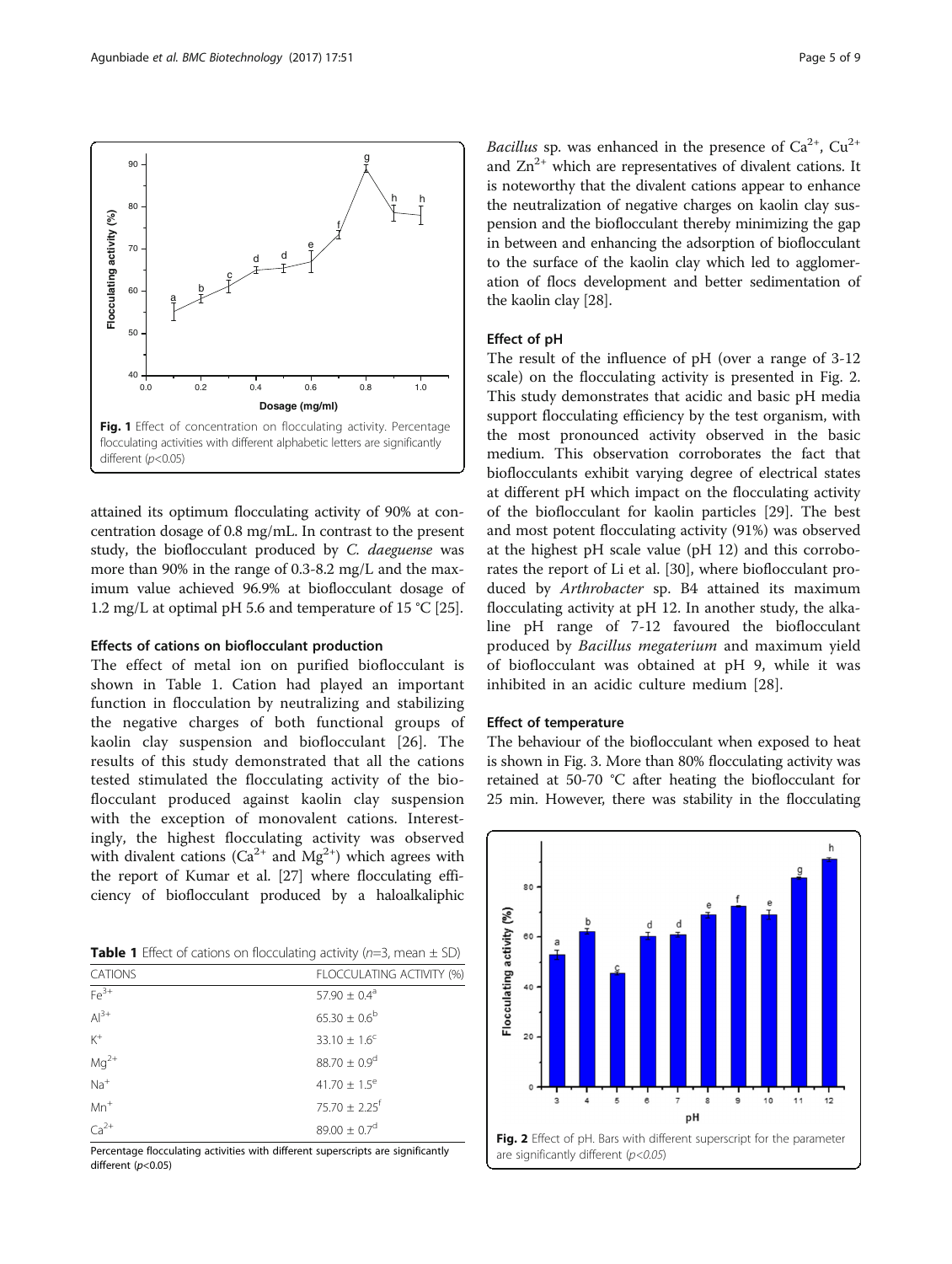<span id="page-5-0"></span>

activity over a temperature range of 80-100 °C. It is noteworthy that based on the structure of bioflocculant, more than 78% flocculating activity was retained after heating the purified bioflocculant for 25 min at the highest temperature (100 °C). Hence, this result suggests that the main backbone of the bioflocculant is a polysaccharide. Likewise, the results of the biochemical analyses of the purified bioflocculant confirmed that 82% of polysaccharide were detected with no presence of protein in the structure. This observation is not only outstanding but also affirmed that the main backbone of the purified bioflocculant structure is a polysaccharide, which is supportive of its excellently elicited flocculating activities in this study. This is consistent with the reported findings that flocculants rich in polysaccharide are more heat stable than those composed of mainly protein and nucleic acids [\[10](#page-7-0), [31](#page-8-0), [32\]](#page-8-0).

# Application of the purified bioflocculant in the treatment of sewage waste water

The discharge of untreated or partially treated sewage water containing non-biodegradable materials, heavy metals and other toxicants complicates the degree of contamination of the receiving water bodies. This challenge has necessitated the need for proper treatment of various effluents prior to discharge into receiving water body. In addition, sewage carries an array of pathogenic microbes of clinical importance. During the course of decomposing the organic materials in water bodies, the availability of dissolved oxygen gets depleted and can lead to the death of many species of fish and other aquatic life forms [[33\]](#page-8-0). Having validated the flocculating efficiency of our test bioflocculant against kaolin clay suspension, its potential in treating sewage effluent

|  |                                                        | <b>Table 2</b> Physicochemical characteristics of sewage waste water |  |
|--|--------------------------------------------------------|----------------------------------------------------------------------|--|
|  | before and after treatment with purified bioflocculant |                                                                      |  |

| Parameter                  | <b>BT</b>        | AT               |
|----------------------------|------------------|------------------|
| pH                         | $7.73 \pm 0.24$  | $7.88 \pm 0.56$  |
| Turbidity (NTU)            | $128 \pm 1.12$   | $24.0 \pm 0.84$  |
| SS $(mgl-1)$               | $201 \pm 1.40$   | $89.0 \pm 1.23$  |
| Nitrate $(mgl^{-1})$       | $8.40 \pm 0.27$  | $2.40 \pm 0.72$  |
| $COD$ (mgL <sup>-1</sup> ) | $1360 \pm 1.74$  | $467 \pm 1.32$   |
| $BOD$ (mgL <sup>-1</sup> ) | $49.20 \pm 0.18$ | $17.92 \pm 0.64$ |

Values are expressed as means ± standard deviation of triplicate determinations

NTU Nephelometric turbidity units

COD Chemical oxygen demand

BOD Biological oxygen demand

SS Suspended solids

BT Before treatment

AT After treatment

waste water was examined and the physicochemical properties are presented in Table 2. From the results (Table 2), it is evident that the bioflocculant produced by Arthrobacter humicola significantly reduced the degree of turbidity and removed nitrate, COD, BOD and the total suspended solids at removal efficiencies of 81.3%, 71.4%, 65.7%, 63.5% and 55.7% respectively (Table 2). The use of microbial flocculants in the treatment of waste water has been well documented. For instance, the bioflocculant produced by Bacillus mucilaginosus was able to remarkably remove COD, BOD and suspended solids in domestic, brewery and pharmaceutical waste waters and was a suitable alternative to the synthetic flocculants [[34\]](#page-8-0). Similarly, the bioflocculant produced from A indicus CAN was able to reduce BOD, COD and suspended in waste water samples in the range of 38-80%, 37-79% and 41-68% respectively at a bioflocculant dosage of 500 mg/L [[35](#page-8-0)]. Hence, the observations on the

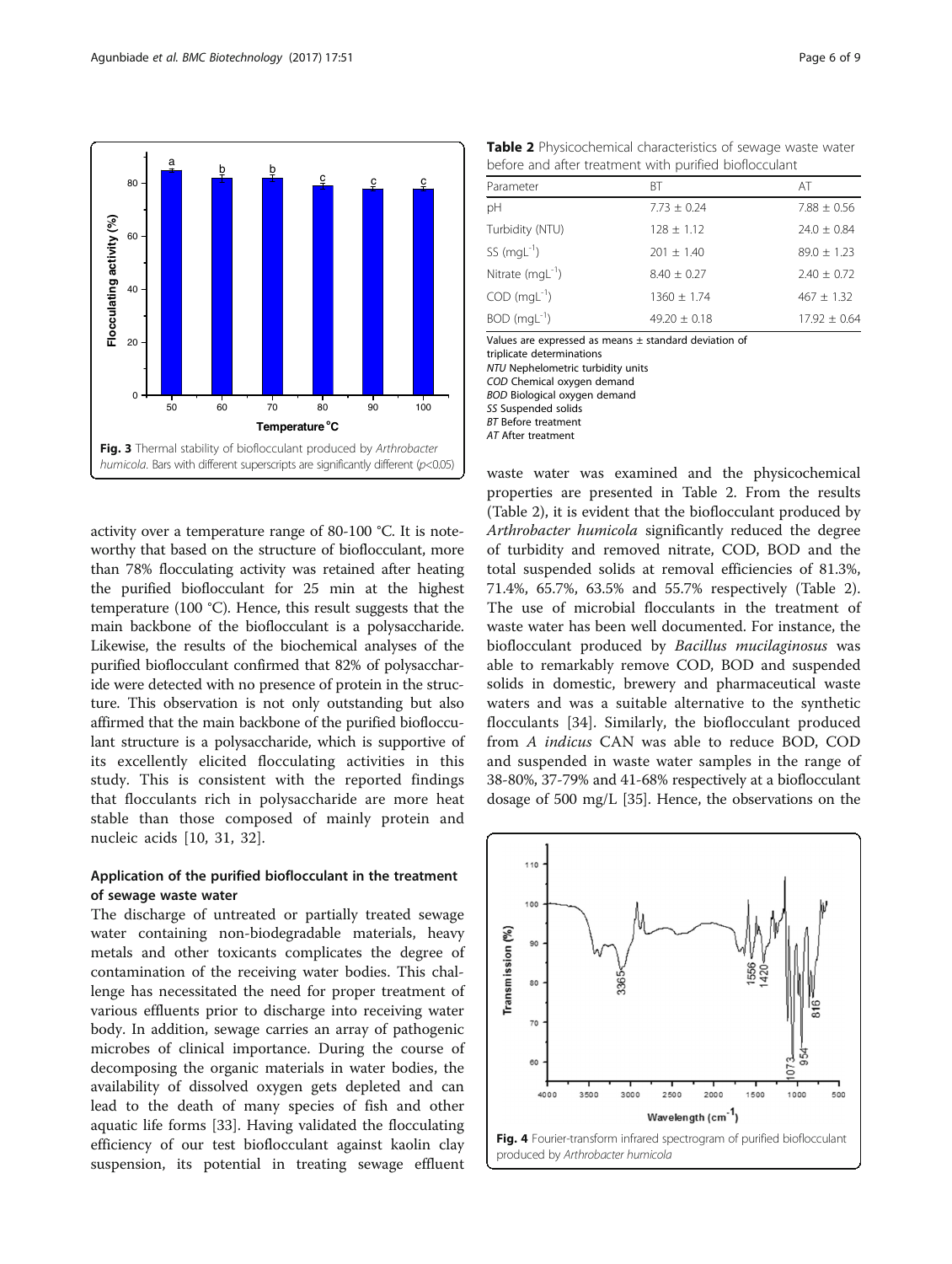<span id="page-6-0"></span>

purified bioflocculant used in this study are confirmative that the test bioflocculant could serve as an alternative coagulant to chemical flocculants and can be employed in waste water treatment prior to discharge into water bodies.

### Fourier transform infrared spectroscopy of the purified bioflocculant

Presented in Fig. [4](#page-5-0) is the result of the FTIR study of the investigated bioflocculant. The spectrum of the purified bioflocculant exhibited a band at  $3365 \text{ cm}^{-1}$  which is descriptive of a hydroxyl group. The band at 1420 cm-1 could be assigned to the symmetrical stretching in the carboxylate, indicating the presence of uronate in the purified bioflocculant [\[36](#page-8-0)]. The peak at  $1073 \text{ cm}^{-1}$  is characteristic of C-O groups suggesting the presence of carboxyl group in the purified bioflocculant [\[37\]](#page-8-0). Furthermore, the absorption bands at  $954$  and  $816$  cm<sup>-1</sup> respectively are suggestive of sugar derivatives. Xiong et al. [[10](#page-7-0)] reported that the small absorption peak is associated with

B-glycosidic linkages and sugar monomers. The occurrence of carboxyl and hydroxyl functional groups suggests adsorption positions for suspended particles and has been opined to be the best choice of functional groups for flocculation process [\[38\]](#page-8-0). Interesting, the results of the biochemical analyses of the purified bioflocculant for carbohydrate and proteins revealed it contains 82% polysaccharide with no detection of protein in the structure. This observation is not only remarkable but also confirms that the main backbone of the purified bioflocculant structure is a polysaccharide, which is supportive of its excellently elicited flocculating activities in this study.

#### Thermogravimetric analysis of purified bioflocculant

The pyrolysis profile of the bioflocculant was examined using thermogravimetric analyzer. As shown in Fig. 5, there was a decomposition at 50 and 140 °C and about 77% weight was retained. The initial loss in weight could be attributed to moisture content of the bioflocculant. Furthermore, when the temperature was increased from 150 to 500 °C, there was a decrease of about 27% mass fraction which could occur as a release of volatile hydrocarbons from the heat decomposition of the polysaccharides in the purified bioflocculant [\[39\]](#page-8-0). However, further increase from 500 to 600 °C demonstrated that the purified bioflocculant weight was retained. Thus, affirming the main component of the material to be polysaccharide.

#### SEM and EDX analysis

The micrographs of the morphological structure of the purified bioflocculant and its interaction with kaolin clay suspension using Scanning Electron Microscope are shown in Fig. 6. While the purified bioflocculant appeared as whitish flakes structure (Fig. 6a), the interaction of the purified bioflocculant and the kaolin particles resulted into compacted floc formation (Fig. 6b). This was so because the kaolin particles were adsorbed on the binding sites of the purified bioflocculant and the

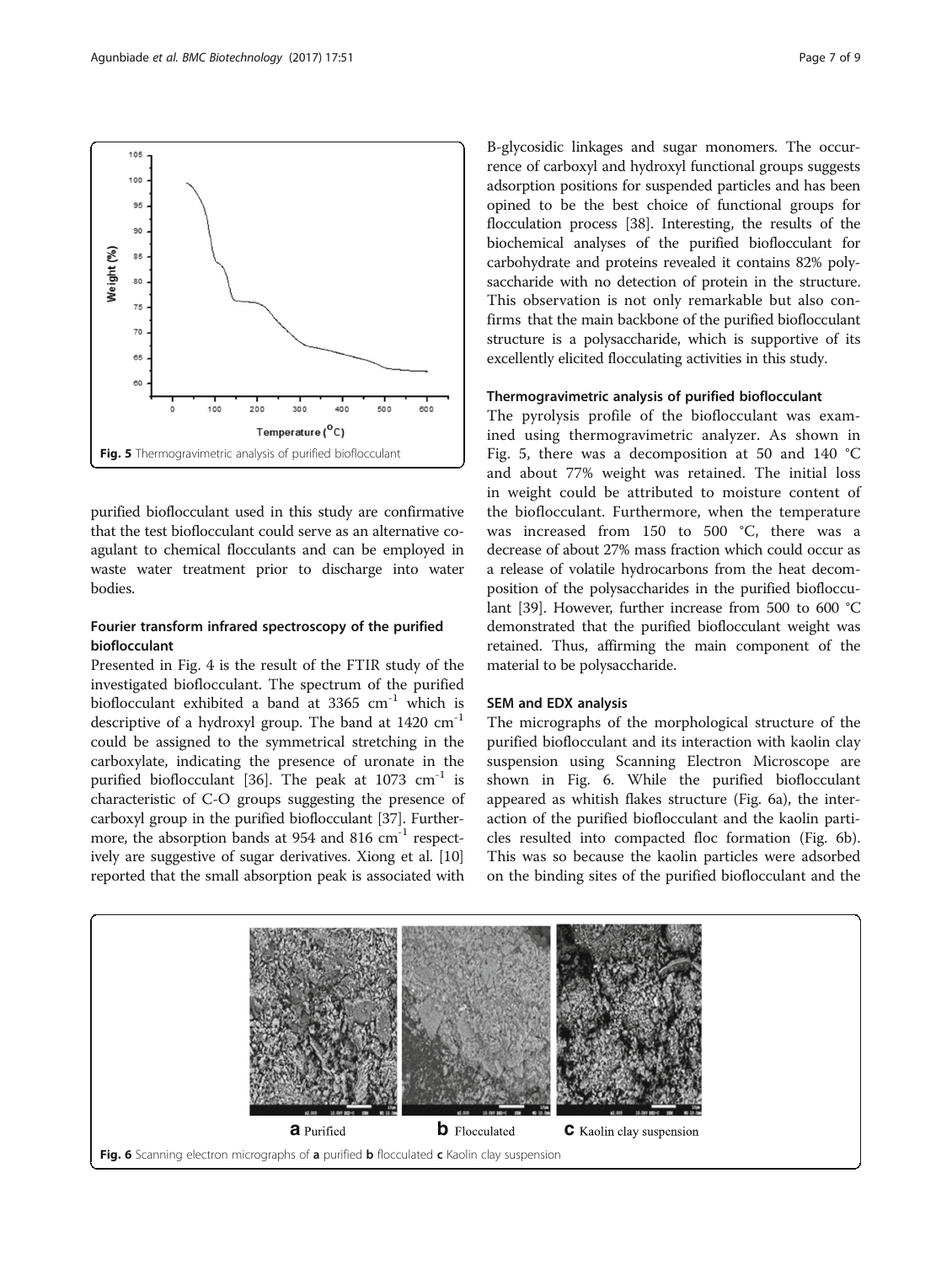<span id="page-7-0"></span>subsequent interactions resulted into agglomeration of larger flocs (Fig. [6b\)](#page-6-0). The EDX analysis confirmed the following proportions C: O: Na: P: K with 13.90: 41.96: 26.79: 16.61: 0.74 weight percentage respectively.

#### Conclusions

The bioflocculant investigated in this study is made up of polysaccharide as its main backbone and demonstrates good flocculating efficiency against kaolin clay. FTIR spectral analysis demonstrated the presence of carboxyl and hydroxyl moieties as the major functional groups. The high flocculating activity demonstrated by the bioflocculant coupled with the removal of COD, BOD, turbidity, SS and nitrate at better efficiencies suggested its industrial application in waste water treatment. There are ongoing investigations within our research group on its oral toxicological assessment and large scale production.

#### Abbreviations

BLAST: Basic local alignment search tool: BOD: Biological oxygen demand; BSA: Bovine serum albumin; COD: Chemical oxygen demand; DNA: Deoxyribonucleic acid; EDX: Energy dispersive X-ray; FA: Flocculating activity; FTIR: Fourier transformer infrared spectroscopy; NCBI: National center for biotechnological information; OD: Optical density; PCR: Polymerase chain reaction; RNA: Ribonucleic acid; SEM: Scanning electron microscope; TGA: Thermogravimetric analyzer; YMA: Yeast malt extract agar

#### Acknowledgements

We thank William Peter for his excellence technical assistance.

#### Funding

We are grateful to National Research Foundation of South Africa (NRF) for their financial supports under the Grant UID: 94923.

#### Availability of data and materials

The positive isolate was isolated, identified, maintained and studied at Microbial Biotechnology Laboratory. The data generated regarding the identification of the organism was available in Genbank with accession number KC816574.1.

#### Authors' contributions

AMO; Executed the research experiment and drafted the manuscript. EVH; CHP and AOT; designed and supervised the research as well as proof read the final version of the manuscript. All authors read and approved the final submission of the manuscript.

#### Competing interests

The authors declare that they have no competing interests.

#### Consent for publication

Not applicable.

#### Ethics approval and consent to participate

Not applicable.

#### Publisher's Note

Springer Nature remains neutral with regard to jurisdictional claims in published maps and institutional affiliations.

Received: 1 March 2017 Accepted: 7 June 2017 Published online: 12 June 2017

#### References

- 1. Rout C, Sharma A. Assessment of drinking water quality: a case study of Ambala cantonment area, Haryana, India. Inter J Environ Sci. 2011;2:2. 2.
- 2. Prasertsan P, Dermlim W, Doelle H, Kennedy JF. Screening, characterization and Flocculating property of carbohydrate polymer from newly isolated Enterobacter cloac WD7. Carbohydr Polym. 2006;66:289–97.
- 3. Shih IL, Van YT. The production of poly-(gamma-glutamic acid) from microorganisms and its various applications. Bioresour Technol. 2001;79: 207–25.
- 4. Zhang J, Liu Z, Wang S, Jiang P. Characterization of a bioflocculant produced by the marine Myxobacterium nannocystis sp. NU-2. Appl Microbiol Biotechnol. 2002;59:517–22.
- 5. Deng SB, Bai RB, Hu XM, Luo Q. Characteristics of a bioflocculant produced by Bacillus mucilaginosus and its use in starch wastewater treatment. Appl Microbiol Biotechnol. 2003;60:588–93.
- 6. He N, Li Y, Chen J. Production of a novel polygalacturonic acid bioflocculant REA- 11 by Corynebacterium glutamicum. Bioresour Technol. 2004;94:99–105.
- 7. Lixi Y, Chunling M, Zhenming C. Bioflocculant produced by Klebsiella sp. MY and its application in the treatment of oil-field produced water. J Ocean Univ China. 2006;5:333–8.
- 8. Yokoi H, Yoshida T, Mori S, Hirose J, Hayashi S, Takasaki Y. Biopolymer flocculant produced by an Enterobacter sp. Biotechnol Lett. 1997;19:569–73.
- 9. Wang Y, Gao BY, Yue QY, Wei JC, Zhou WZ, Gu R. Color removal from textile industry wastewater using composite flocculants. Environ Technol. 2010;28:629–37.
- 10. Xiong Y, Wang Y, Yu Y, Li Q, Wang H, Chen RC. Production and characterization of a novel bioflocculant from Bacillus licheniformis. Appl Environ Microbiol. 2010;76:2778–82.
- 11. Ghosh M, Pathak S, Ganguli A. Application of a novel biopolymer for removal of Salmonella from poultry wastewater. Environ Technol. 2009; 30:337–44.
- 12. Bajaj IB, Singhal RS. Flocculation properties of poly (γ- Glutamic Acid) produced from Bacillus subtilis isolate. Food Bioprocess Technol. 2011;4:745–52.
- 13. Westerberg K, Annelie M, Erko Stackebrandt E, Janet K. Arhtrobacter chlorophenolicus sp. nov., a new species capable of degrading high concentrations of 4- chlorophenol. Int J Syst Evol Microbiol. 2000;50:2083–92.
- 14. Kotouckova L, Schumann P, Durnova E, Sproer C, Sedlacek I, Neca J. Arthrobacter nitroguajacolicus sp. nov., a novel 4-nitroguaiacol-degrading actinobacterium. Int J Syst Evol Microbiol. 2004;54:773–7.
- 15. Jensen PR, Dwight R, Fenical W. Distribution of actinomycetes in near Shore tropical marine sediments. Appl Environ Microbiol. 1991;57:1102–8.
- 16. Xia S, Zhang Z, Wang X, Yang A, Chen L, Zhao J, Jianfu Z. Production and characterization of a bioflocculant by Proteus mirabilisTJ-1. Bioresour Technol. 2008;99:6520–7.
- 17. Kurane R, Matsuyama H. Production of a bioflocculant by mixed culture. Biosci Biotechnol Biochem. 1994;58:1589–94.
- 18. Chen H, Zhang JF, Jiang PJ, Yang SL, Liu ZL. Composition and Characterization of microbiological flocculant SC06. Environ Chem. 2002;21:360–4.
- 19. Piyo N, Cosa S, Mabinya LV, Okoh AI. Assessment of bioflocculant production by Bacillus sp. Gilbert, a marine bacterium isolated from the bottom sediment of Algoa Bay. Mar Drugs. 2011;9:1232–42.
- 20. Lee SH, Shin WS, Shin MC, Choi SJ, Park LS. Improvement of water treatment performance by using polyamine flocculants. Environ Technol. 2001;22:653–9.
- 21. Gong W, Wang S, Sun X, Liu X, Yue Q, Gao B. Bioflocculant production by culture of Serratia ficaria and its application in wastewater treatment. Bioresour Technol. 2008;99:4668–74.
- 22. Dubois M, Gilles KA, Hamilton JK, Rebers PA, Smith F. Colorimetric method for determination of sugars and related substances. Anal Chem. 1956;28: 350–6.
- 23. Lowry OH, Rosebrough NJ, Farr AL, Randall RJ. Protein measurement with the Folin Phenol reagent. J Biol Chem. 1951;193:265–75.
- 24. Ugbenyen AM, Okoh AI. Characteristics of a bioflocculant produced by a consortium of Cobetia and Bacillus species and its application in the treatment of wastewaters. Water SA. 2014;40:139–44.
- 25. Liu L, Chen W. Characteristics and culture conditions of a bioflocculant produced by Penicillium sp. Biomed Environ Sci. 2010;23:213–8.